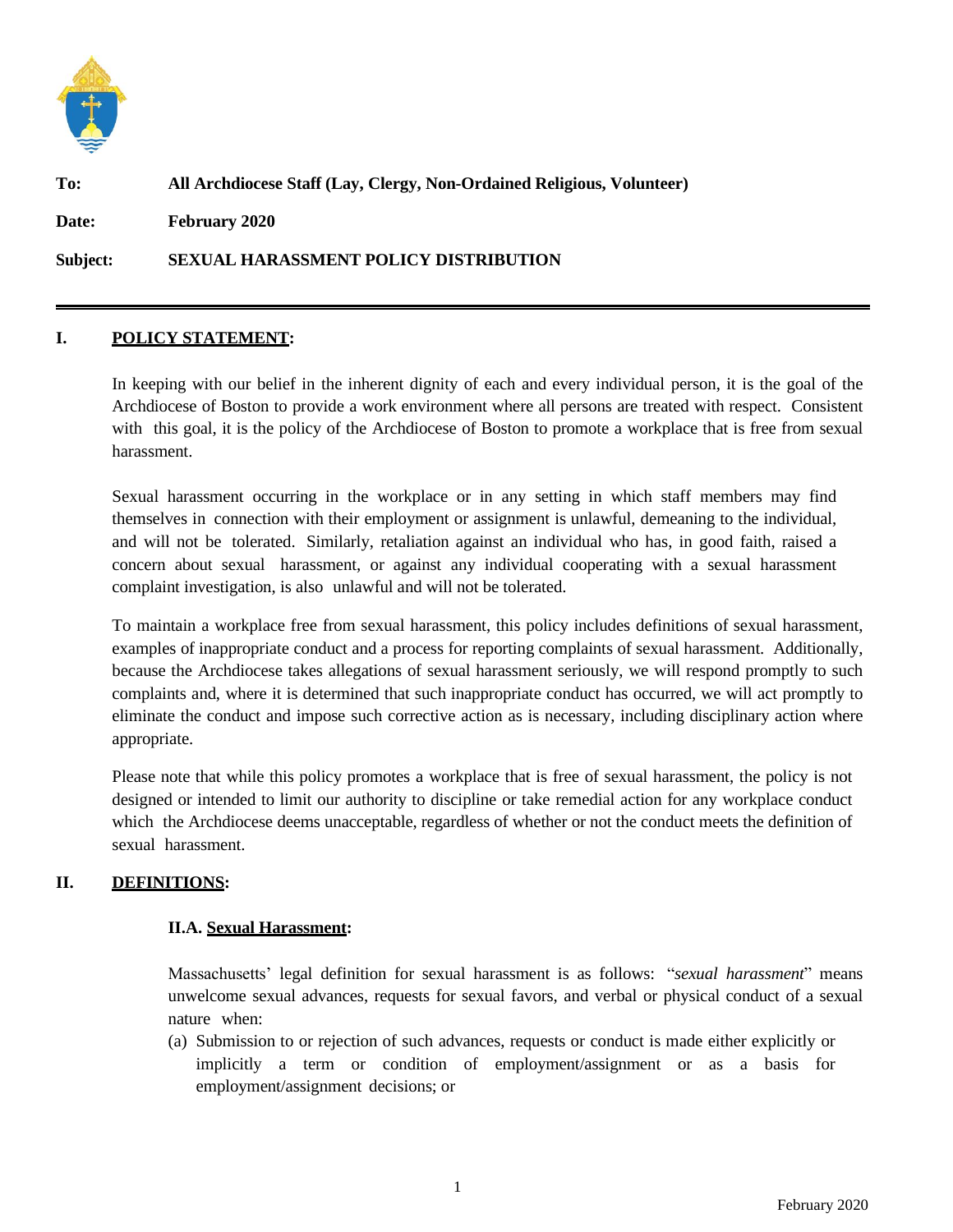(b) Such advances, requests or conduct have the purpose or effect of unreasonably interfering with an individual's work performance by creating an intimidating, hostile, humiliating or sexually offensive work environment.

Under these definitions, direct or implied requests by a superior for sexual favors in exchange for actual or promised position benefits such as favorable reviews, salary increases, promotions, increased benefits, or continued employment constitutes sexual harassment.

The legal definition of sexual harassment is broad and in addition to the above examples, other unwelcome sexually oriented conduct that has the effect (whether it is intended or not) of creating a work place that is sexually hostile, offensive, intimidating or humiliating to male or female staff members, may also constitute sexual harassment.

While it is not possible to list all those additional circumstances that may constitute sexual harassment, the following are some examples of conduct which, if unwelcome, may constitute sexual harassment depending on the totality of the circumstances including the severity of the conduct and its pervasiveness:

- Unwelcome sexual advances whether they involve physical touching or not;
- Sexual epithets, jokes, written or oral references to sexual conduct; gossip regarding one's sex life; sexually oriented comments about an individual's body; comments about an individual's sexual activity, deficiencies, or prowess;
- The display of sexually suggestive objects, pictures, cartoons, etc.;
- Sexually explicit voice mail, e-mail, graphics, downloaded material or websites in the workplace;
- Unwelcome leering, whistling, brushing against the body, sexual gestures, suggestive or insulting comments;
- Inquiries into one's sexual experiences; and
- Discussion of one's sexual activities.

#### **II.B.Retaliation/Retaliatory Action:**

All staff members should take special note that retaliation against an individual who has, in good faith, complained about sexual harassment, and retaliation against individuals for cooperating or assisting with an investigation of a sexual harassment complaint is unlawful and will not be tolerated.

For the purpose of this policy, the terms "retaliation" and retaliatory action" can include, but are not limited to (a) the denying or withholding of any tangible job benefits, *e.g.,* promotions, increases in compensation, benefits, and requested transfers or (b) the assessment of an adverse employment decision against the staff member, *e.g.,* job demotion, unfavorable job evaluation, withholding of a favorable recommendation, undesired transfer or change in work schedule, or other unfavorable change in the terms and conditions of employment. Retaliation can be any action that produces an injury or harm that a reasonable employee would find materially adverse and/or which might dissuade a reasonable employee from making or supporting a complaint of harassment. In addition to actions that are materially disadvantageous, retaliation also includes threats, intimidation, coercion, or other interference with employment directed toward a person because the person complained of harassment or assisted or encouraged another who complained of harassment.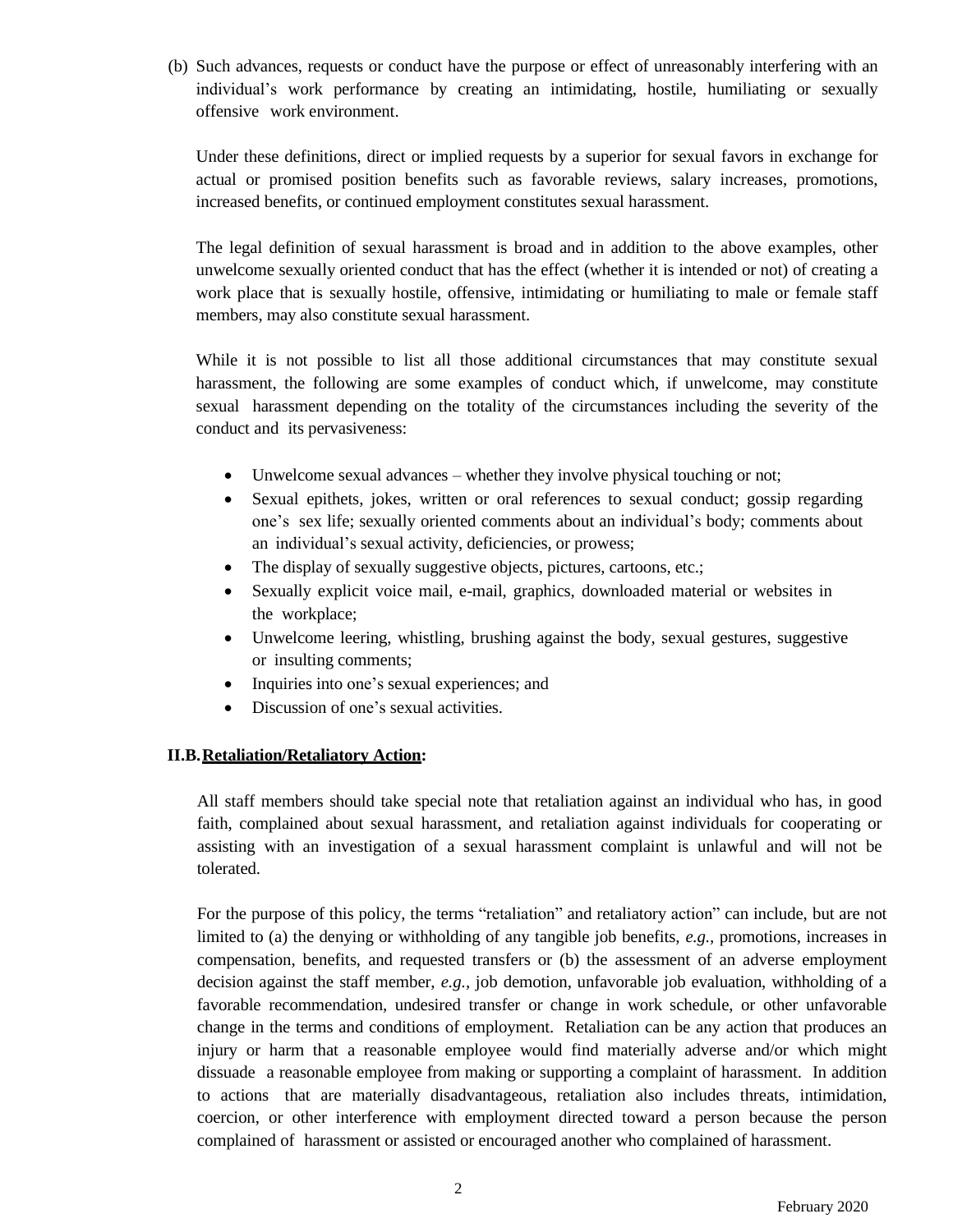## **III. PROCESS FOR COMPLAINTS OF SEXUAL HARASSMENT:**

If you feel you have been subjected to sexual harassment, you should report the matter, either orally or in writing, to your immediate supervisor, agency director, parish school principal, parish business manager or pastor. Central Administrative Offices supervisory personnel who receive a complaint should, in turn, promptly inform their agency director. Parish supervisory personnel (parochial vicars, school principals, DREs, business managers, directors of music, youth ministry coordinators, etc.) should promptly inform the pastor of any such complaints. Upon receipt of a complaint, it is the responsibility of the agency director or pastor to promptly notify Human Resources so that an appropriate investigation may be conducted.

If, for any reason, you feel that you cannot report the matter to your immediate supervisor, agency director, school principal, parish business manager or pastor, you should report the incident to Jim DiFrancesco, Director of Human Resources, Archdiocese of Boston, 66 Brooks Drive, Braintree, MA 02184, (617) 746-5829 or Joyce Contrucci, Human Resources Generalist, Archdiocese of Boston, 66 Brooks Drive, Braintree, MA 02184, (617) 779-3886. These individuals are available to discuss any concerns you may have and to provide information to you about our Policy on Sexual Harassment and our complaint process.

## **IV. SEXUAL HARASSMENT INVESTIGATION:**

Upon receipt of a complaint, we will promptly investigate the allegation in a fair and expeditious manner. The investigation will be conducted in such a way as to maintain confidentiality to the extent practicable under the circumstances. Our investigation will include:

- A private interview with the person filing the complaint
- Interview(s) with any/all witnesses
- An interview with the person alleged to have committed sexual harassment

Upon completion of the investigation, we will, to the extent appropriate inform the person filing the complaint and the person alleged to have committed the conduct of the results of that investigation.

If it is determined that inappropriate conduct has occurred, we will act promptly to eliminate the offending conduct, and where it is appropriate, we will also impose disciplinary action.

## **V. DISCIPLINARY ACTION**:

If it is determined that inappropriate conduct has been committed by a staff member, we will take such action as is appropriate under the circumstances. Such action may range from counseling to termination of employment and/or assignment and may include such other forms of disciplinary action as we deem appropriate under the circumstances.

## **VI. STATE AND FEDERAL REMEDIES:**

In addition to the Archdiocesan Sexual Harassment Policy, if you believe you have been subjected to sexual harassment, you may also file a formal complaint with either or both government agencies listed below:

> The United States Equal Employment Opportunity Commission ("EEOC") [www.eeoc.gov](http://www.eeoc.gov/) John F. Kennedy Federal Building 475 Government Center Boston, MA 02203 Phone: 1-800-669-4000 TTY: 1-800-669-6820